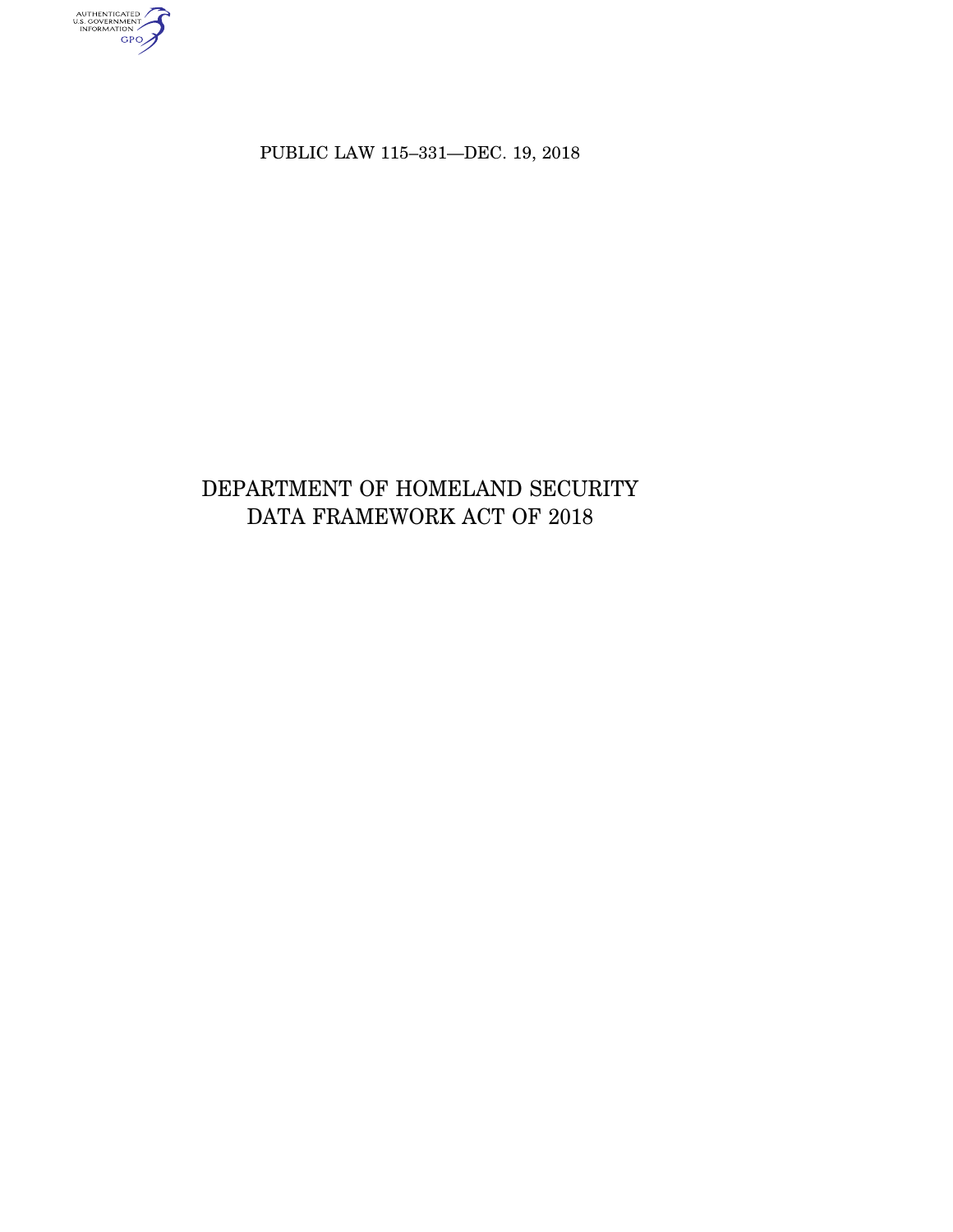## Public Law 115–331 115th Congress

### An Act

Dec. 19, 2018 [H.R. 2454]

To direct the Secretary of Homeland Security to establish a data framework to provide access for appropriate personnel to law enforcement and other information of the Department, and for other purposes.

*Be it enacted by the Senate and House of Representatives of the United States of America in Congress assembled,* 

Department of Homeland Security Data Framework Act of 2018. 6 USC 101 note.

6 USC 126.

#### **SECTION 1. SHORT TITLE.**

This Act may be cited as the ''Department of Homeland Security Data Framework Act of 2018''.

#### **SEC. 2. DEPARTMENT OF HOMELAND SECURITY DATA FRAMEWORK.**

(a) IN GENERAL.—

(1) DEVELOPMENT.—The Secretary of Homeland Security shall develop a data framework to integrate existing Department of Homeland Security datasets and systems, as appropriate, for access by authorized personnel in a manner consistent with relevant legal authorities and privacy, civil rights, and civil liberties policies and protections.

(2) REQUIREMENTS.—In developing the framework required under paragraph (1), the Secretary of Homeland Security shall ensure, in accordance with all applicable statutory and regulatory requirements, the following information is included:

(A) All information acquired, held, or obtained by an office or component of the Department of Homeland Security that falls within the scope of the information sharing environment, including homeland security information, terrorism information, weapons of mass destruction information, and national intelligence.

(B) Any information or intelligence relevant to priority mission needs and capability requirements of the homeland security enterprise, as determined appropriate by the Secretary.

(b) DATA FRAMEWORK ACCESS.—

(1) IN GENERAL.—The Secretary of Homeland Security shall ensure that the data framework required under this section is accessible to employees of the Department of Homeland Security who the Secretary determines—

(A) have an appropriate security clearance;

(B) are assigned to perform a function that requires access to information in such framework; and

(C) are trained in applicable standards for safeguarding and using such information.

(2) GUIDANCE.—The Secretary of Homeland Security shall—

Determination.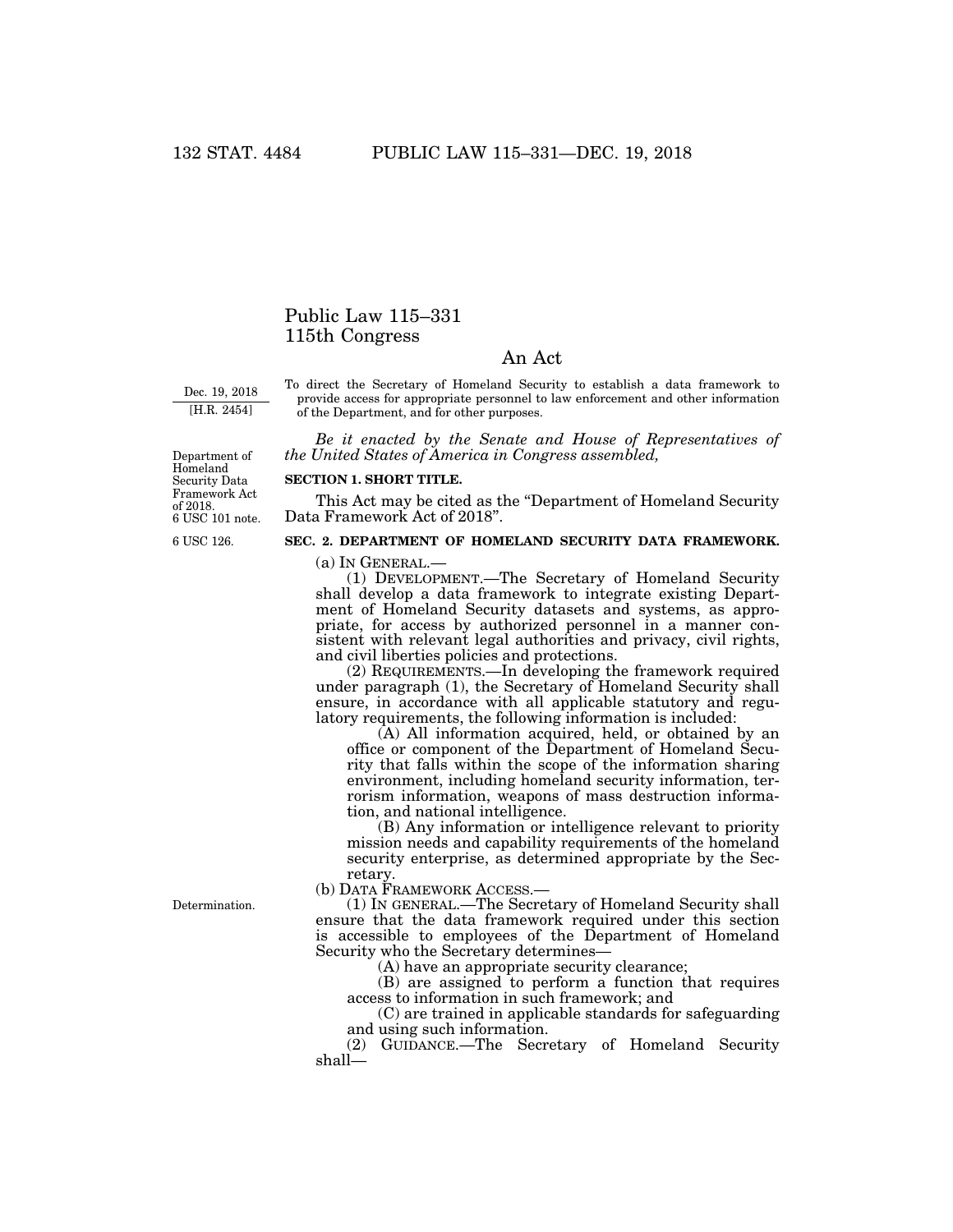(A) issue guidance for Department of Homeland Security employees authorized to access and contribute to the data framework pursuant to paragraph (1); and

(B) ensure that such guidance enforces a duty to share between offices and components of the Department when accessing or contributing to such framework for mission needs.

(3) EFFICIENCY.—The Secretary of Homeland Security shall Standards. promulgate data standards and instruct components of the Department of Homeland Security to make available information through the data framework required under this section in a machine-readable standard format, to the greatest extent practicable.

(c) EXCLUSION OF INFORMATION.—The Secretary of Homeland Determination. Security may exclude information from the data framework required under this section if the Secretary determines inclusion of such information may—

(1) jeopardize the protection of sources, methods, or activities;

(2) compromise a criminal or national security investigation;

(3) be inconsistent with other Federal laws or regulations; or

(4) be duplicative or not serve an operational purpose if included in such framework.

(d) SAFEGUARDS.—The Secretary of Homeland Security shall incorporate into the data framework required under this section systems capabilities for auditing and ensuring the security of information included in such framework. Such capabilities shall include the following:

(1) Mechanisms for identifying insider threats.

(2) Mechanisms for identifying security risks.

(3) Safeguards for privacy, civil rights, and civil liberties. (e) DEADLINE FOR IMPLEMENTATION.—Not later than 2 years after the date of enactment of this Act, the Secretary of Homeland Security shall ensure the data framework required under this section has the ability to include appropriate information in existence within the Department of Homeland Security to meet the critical mission operations of the Department of Homeland Security.

(f) NOTICE TO CONGRESS.—

(1) STATUS UPDATES.—The Secretary of Homeland Security shall submit to the appropriate congressional committees regular updates on the status of the data framework until the framework is fully operational.

(2) OPERATIONAL NOTIFICATION.—Not later than 60 days Deadline. after the date on which the data framework required under this section is fully operational, the Secretary of Homeland Security shall provide notice to the appropriate congressional committees that the data framework is fully operational.

(3) VALUE ADDED.—The Secretary of Homeland Security shall annually brief Congress on component use of the data framework required under this section to support operations that disrupt terrorist activities and incidents in the homeland. (g) DEFINITIONS.—In this section:

Briefing.